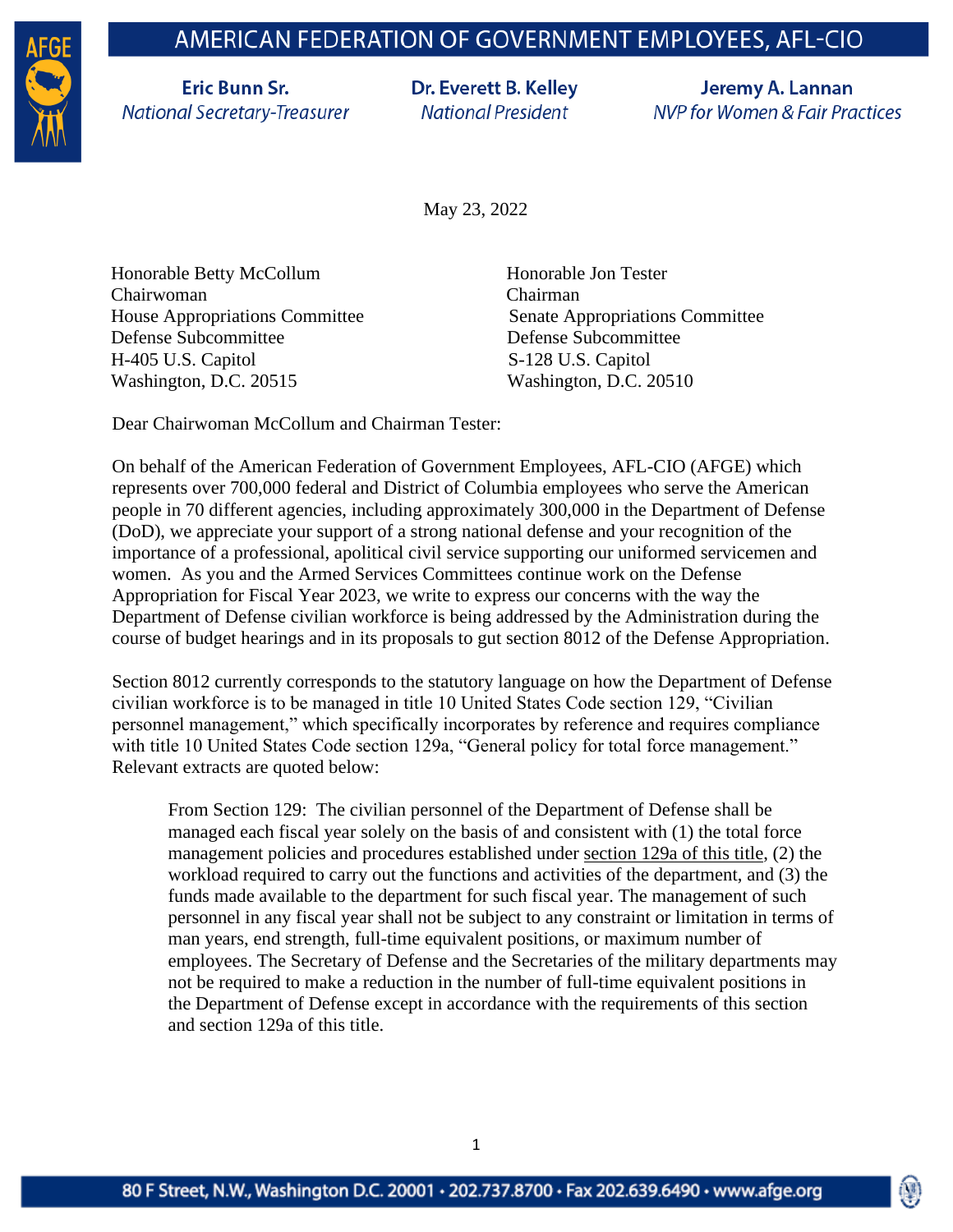From Section 129a: The Secretary may not reduce the civilian workforce programmed full-time equivalent levels unless the Secretary conducts an appropriate analysis of the impacts of such reductions on workload, military force structure, lethality, readiness, operational effectiveness, stress on the military force, and fully burdened costs.

The Fiscal Year 2023 President's Budget for the Department of Defense would replace this language in Section 8012 with the following language (renumbered as section 8008) that opens the door to arbitrary reductions of the civilian workforce in the Department of Defense:

Sec. 8008. (a) During the current fiscal year, the civilian personnel of the Department of Defense may not be managed solely on the basis of any constraint or limitation in terms of man years, end strength, full-time equivalent positions, or maximum number of employees.

The language eviscerates completely the total force management requirements specifically incorporated into section 129 of title 10, to which this provision is supposed to conform. Furthermore, the interposition of the adjective "solely" strongly suggests that the civilian workforce is, in fact, to be managed primarily or in large measure on the basis of arbitrary constraints or limitations on the number of employees. This completely changes the meaning of the provision and renders it ridiculous.

At the same time this occurred, for the first time, the Department of Defense budget overview briefing no longer has a section describing what the civilian workforce does as part of the total force, and its contributions to readiness, lethality, and operational effectiveness. And the Green Book, and the Operations and Maintenance Overview containing the budget exhibits for the civilian workforce has yet to be provided to Congress and posted on the Comptroller web site. Numerical summaries from the Green Book are typically included in a table in the budget overview.<sup>1</sup>

The Fiscal Year 2022 Defense Department Budget Overview in Section 5, entitled "Taking Care of People," stated: "The Department of Defense (DOD) Workforce: Military – Active, Reserve, and National Guard – and Civilian personnel are the foundation of the Department and constitute its most valued asset."<sup>2</sup> And later there is a detailed discussion of the capabilities provided by the civilian workforce to the Department's missions, readiness and lethality:

"Among other things, civilian personnel provide organic skills and expertise, as well as institutional continuity. Effective and appropriate use of civilians allows the Department

<sup>&</sup>lt;sup>1</sup> Pages 145-155 of the Fiscal Year 2022 Operations and Maintenance Overview" contain the civilian personnel full time equivalents "actuals" for Fiscal Year 2020, the "enacted levels" for Fiscal Year 2021, and the projected levels proposed for funding in the President's Budget for Fiscal Year 2022. This is followed by funding projections for contract services from pages 156-161. As of May 20, 2022, nothing is posted on the comptroller website for Fiscal Year 2023. https://comptroller.defense.gov/Portals/45/Documents/defbudget/FY2022/FY2022\_OM\_Overview.pdf

<sup>&</sup>lt;sup>2</sup> The "Fiscal Year 2022 Defense Department Budget Overview" in Chapter 5, entitled "Taking Care of People," at p. 5-1."

https://comptroller.defense.gov/Portals/45/Documents/defbudget/FY2022/FY2022\_Budget\_Request\_Overview\_Boo k.pdf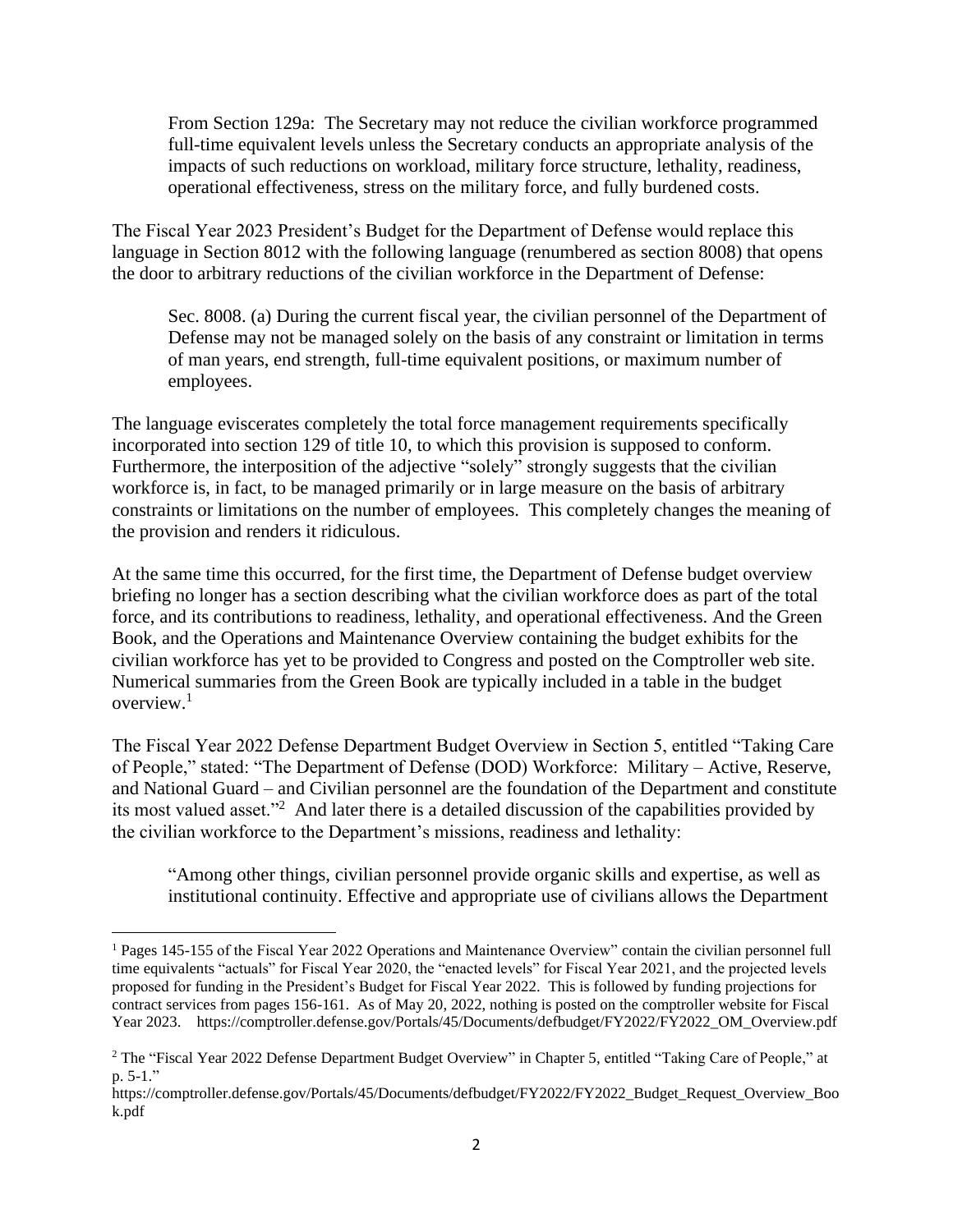to focus its Soldiers, Sailors, Airmen, Marines, and Guardians on the tasks and functions that are truly military essential—thereby enhancing the readiness and lethality of our warfighters. However, there is no "one-size-fits-all" solution to the Total Force. . . . The size and composition of the civilian workforce in the FY 2022 budget reflects evolving critical demand areas, which require the Department to manage its civilian workforce on the basis of workload and available funds, and without constraint on end strength while at the same time striving to meet statutory guidelines. By implementing Total Force policies to achieve "the most appropriate and cost efficient mix of military, civilian, and contractor personnel," the Department is able to focus its uniformed manpower on operational demands while simultaneously resourcing the functions provided by civilians that enable and enhance the readiness and lethality of the force."<sup>3</sup>

This entire section is omitted from the Department's budget overview for Fiscal Year 2023, and this omission and vacuum on the civilian workforce has greatly impacted the course of oversight hearings by the authorizers and appropriators, where most of the attention has been focused on increasing spending on weapon systems and defense contractors, with only Army testimony making reference to the value of the civilian workforce as part of the total force and to "people" being their most important asset.

During Senate Armed Services Committee personnel subcommittee hearings with the Under Secretary of Defense Personnel and Readiness, Senator Tillis recognized that the reduced military end strength was not the result of reduced operational demands and followed up with questions on what the Department was doing to improve recruiting as well as to mitigate stress on the all-volunteer military's high-demand, low-density military occupational specialties – specifically by using its civilian workforce or contractors to allow military to focus on military essential functions.

However, during House Appropriations Committee Subcommittee on Defense hearings Ranking Member Calvert urged the Department of Defense to arbitrarily reduce the civilian workforce in proportion to military end strength reductions. His comments failed to acknowledge that the military end strength reductions were not due to reduced operational demand or a change in the National Defense Strategy but due to reduced accessions in a tight labor market. And the idea that the civilian workforce could mitigate stress on the force or improve the military's readiness and lethality was completely overlooked.

The Department's response during the hearings conceded that the Department always was open to becoming more "efficient," a concession to Ranking Member Calvert belied by several Government Accountability Office reviews which found that prior reductions of the civilian workforce did not result in any savings but merely shifted the work done by the civilian workforce to more expensive contractors or military, to the detriment of readiness and lethality, hollowing the Department's capabilities. The current Deputy Secretary of Defense Hicks accurately summarized these GAO findings in a March 2020 Foreign Affairs article she wrote in

<sup>3</sup> The "Fiscal Year 2022 Defense Department Budget Overview" in Chapter 5, entitled "Taking Care of People," in the subsection "Grow Our Talent," the "DOD Civilian Workforce," at p. 5-3."

https://comptroller.defense.gov/Portals/45/Documents/defbudget/FY2022/FY2022\_Budget\_Request\_Overview\_Boo k.pdf